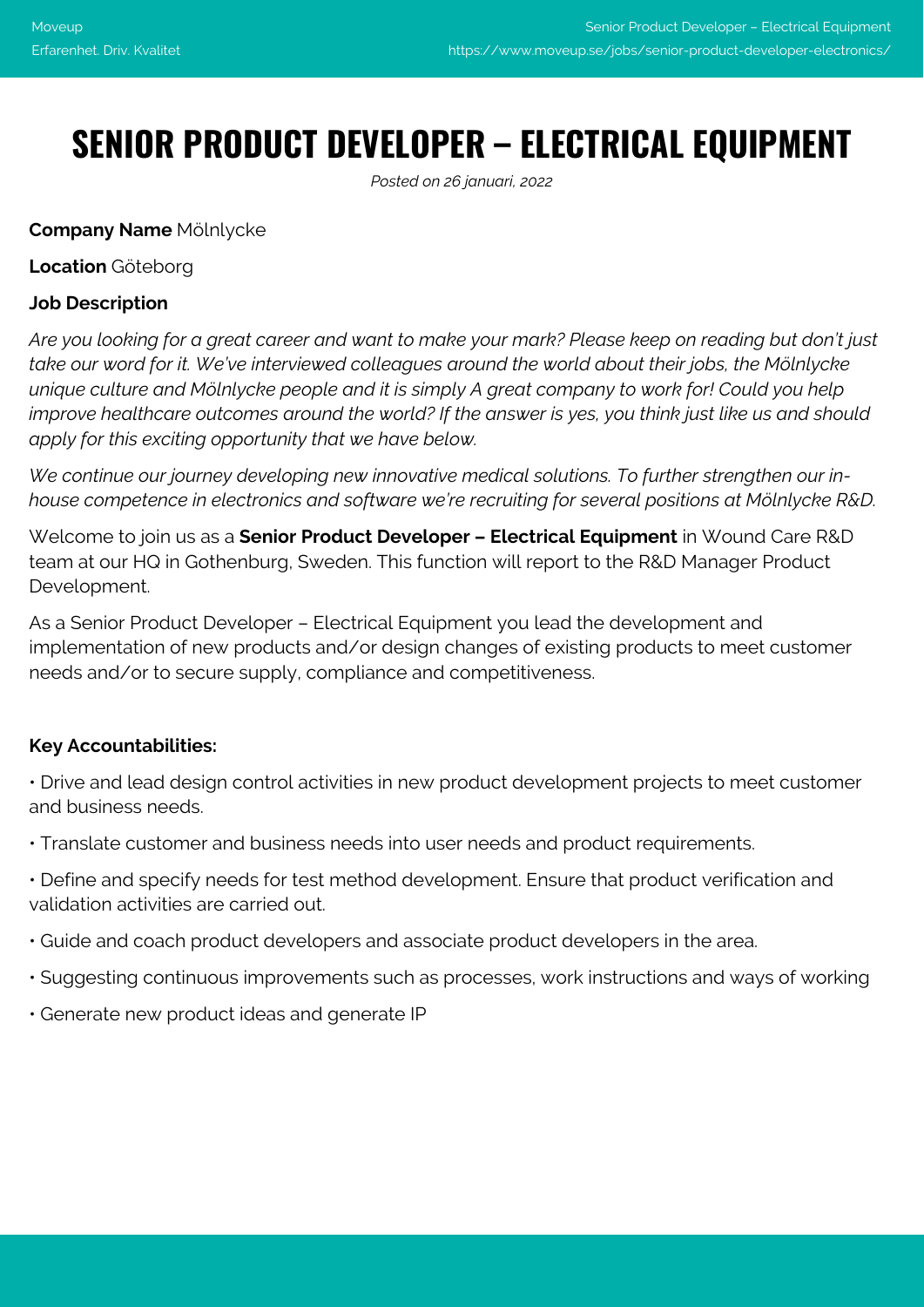### **Capabilities, Qualifications & Experience:**

- Master's degree or bachelor's degree in electrical engineering, life science or equivalent
- Several years' experience from product development (R&D) working with products including electronics and/or software in the Medical Device Industry or other highly regulated business
- Experience of system architecture design
- Knowledge of Global Regulatory Requirements and standards related to medical devices eg. 14971, 13485, 60601 is preferred
- Deep knowledge of technical documentation in a QMS
- Great communication skills
- Fluent English, written and spoken

#### **How to become part of us?**

This recruitment is handled together with our recruitment partner, Technogarden. If you have questions regarding Mölnlycke or this open position, please contact Ulrika Ydse, [ulrika.ydse@technogarden.se](mailto:ulrika.ydse@technogarden.se) or Per Gottfridsson, [per.gottfridsson@technogarden.se.](mailto:per.gottfridsson@technogarden.se)

To apply:

[https://technogarden.teamtailor.com/jobs/1554432-senior-product-developer-electronics-to-moln](https://technogarden.teamtailor.com/jobs/1554432-senior-product-developer-electronics-to-molnlycke-healthcare/applications/new) [lycke-healthcare/applications/new](https://technogarden.teamtailor.com/jobs/1554432-senior-product-developer-electronics-to-molnlycke-healthcare/applications/new)

We are screening applications continuously.

*By submitting your application, you also consent to us storing your personal data, including CV & cover letter and that we have the right to share this information with third parties (our client). You can revoke the consent whenever you want.*

#### **Om företag**

*Mölnlycke is a world-leading medical solutions company. We design and supply solutions to enhance performance at every point of care – from the hospital to the home.*

*We specialise in:*

*•Wound management: including dressings with Safetac® such as Mepitel® and Mepilex®*

*•Preventing pressure ulcers: with Mepilex® Border used prophylactically and devices to help turn and re-position patients*